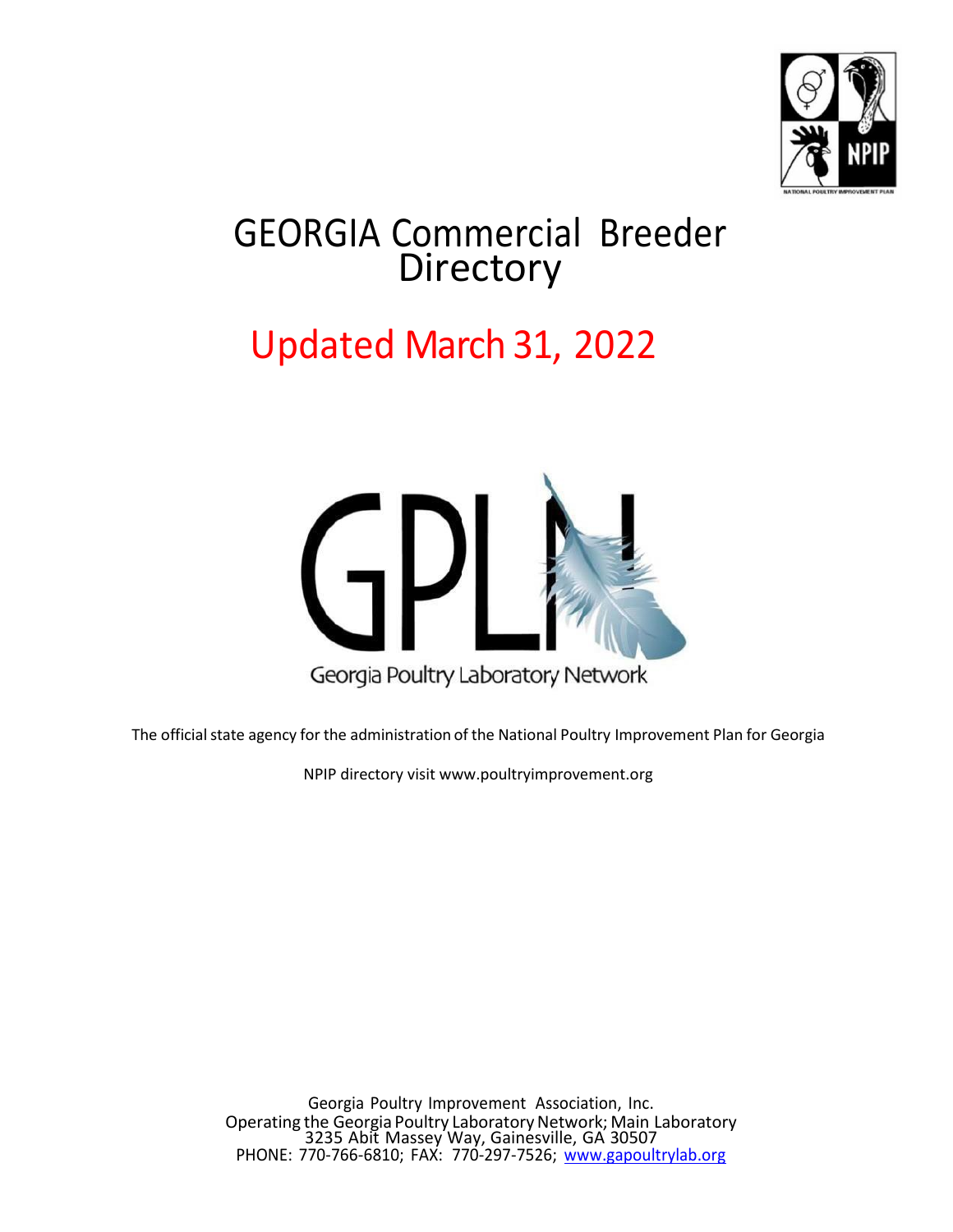

| Subpart NPIP # |      | Participant                             | A                         |                     |       | <b>Classifications</b> |
|----------------|------|-----------------------------------------|---------------------------|---------------------|-------|------------------------|
| B              |      | Hatchery                                |                           |                     |       |                        |
|                | 266  | Centurion Poultry, Inc.                 | 1095 Washington Rd        | Lexington           | 30648 | PT, MG, MS, AI, SE     |
|                | 314  | Hy-Line N.A., LLC                       | 4432 Hwy 213              | Mansfield           | 30055 | PT, MG, MS, AI, SE     |
|                |      |                                         |                           |                     |       |                        |
| $\, {\bf B}$   |      | <b>Dealers</b>                          |                           |                     |       |                        |
|                | 1113 | <b>Cal-Maine Foods Moniac</b>           | 6864 Old Moniac Rd        | St. George          | 31562 | PT, MS, AI, SE         |
|                | 1158 | Cal-Maine Shady Dale                    | 220 S Empire Rd           | Shady Dale          | 31085 | PT                     |
|                | 1710 | <b>CWT Layers</b>                       | 1180 Airport Parkway      | Gainesville         | 30501 | PT, MG, MS, AI, SE     |
|                | 1810 | <b>GPS Layers</b>                       | 2654 White Sulpher Rd     | Gainesville         | 30501 | PT, MG, MS, AI, SE     |
|                | 1170 | Morris Hatchery, Inc.                   | 4090 Campbell Rd          | Gillsville          | 30543 | PT, MG, MS, AI, SE     |
|                | 1084 | Tetra Americana                         | 1105 Washington Rd        | Lexington           | 30648 | PT, MG, MS, AI, SE     |
| $\mathsf C$    |      | Hatchery                                |                           |                     |       |                        |
|                | 16   | Columbia Farms of Georgia               | 940 East Main Street      | Lavonia             | 30553 | PT, MG, MS, AI         |
|                | 25   | Fieldale Farms, Inc.: Direct            | 1808 Blair Road           | Mt. Airy            | 30563 | PT, MGM, MSM, AI       |
|                | 954  | Fieldale Farms, Inc.: Lavonia           | 656 Shuford St            | Lavonia             | 30553 | PT, MGM, MSM, AI       |
|                | 631  | Fieldale Farms,<br>Inc.:Stephens        | 219 Hwy 145               | Eastanollee         | 30538 | PT, MGM, MSM, AI       |
|                | 1012 | <b>Fries Farms: Tattnall</b>            | 444 P.M. Odum Road        | Tattnall            | 30477 | PT, AI                 |
|                | 119  | <b>Fries Farms: Glenville</b>           | 1002 Downing              | Glennville          | 30427 | PT, AI                 |
|                | 95   | <b>Harrison Poultry</b>                 | 84 Smith Mill Road        | Bethlehem           | 30620 | PT, MGM, MSM, AI       |
|                | 49   | JCG Farms of AL/Koch                    | 1513 South Dixie Hwy      | Dalton              | 30720 | PT, MGM, MSM, AI       |
|                | 1944 | Mar-Jac Commerce                        | 2861 Hwy 59               | Commerce            | 30530 | PT, MGM, MSM, AI       |
|                | 653  | Mar-Jac Lula                            | 5725 Lula Road            | Gainesville         | 30554 | PT, MGM, MSM, AI       |
|                | 952  | Perdue Forsyth                          | 101 Harold G Clarke       | Forsyth             | 31029 | PT, MG, MS, AI         |
|                | 842  | Perdue: Trion                           | 8063 Hwy 27 South         | Trion               | 30753 | PT, MG, MS, AI         |
|                | 616  | Pilgrim's Pride: Blaine                 | 136 Swan Bridge Road      | <b>Talking Rock</b> | 30175 | PT, MGM, MSM, AI       |
|                | 568  | Pilgrim's Pride: Athens                 | 120 Mill Drive            | Athens              | 30606 | PT, MG, AI             |
|                | 677  | Pilgrim's Pride: Bowdon                 | 195 Barr Avenue           | Bowdon              | 30108 | PT, MGM, MSM, AI       |
|                | 275  | Pilgrim's Pride: Calhoun                | 102 N Industrial Blvd NE  | Calhoun             | 30701 | PT, MGM, MSM, AI       |
|                | 569  | Pilgrim's Pride: Canton                 | 654 Univeter Road         | Canton              | 30114 | PT, MGM, MSM, AI       |
|                | 290  | Pilgrim's Pride: Commerce               | 4567 Maysville Road       | Commerce            | 30529 | PT, MG, MS, AI         |
|                | 543  | Pilgrim's Pride: Douglas                | 113 McNeil Drive          | Douglas             | 31533 | PT, MG, AI             |
|                | 562  | Pilgrim's Pride<br>Chattanooga: Cohutta | 5000 Cohutta-Varnell Road | Cohutta             | 30710 | PT, MG, MS, AI         |
|                | 1028 | Pilgrim's Pride:<br>Gainesville         | 3561 Athens Hwy           | Talmo               | 30575 | PT, MGM, MSM, AI       |
|                | 949  | Sanderson Farms                         | 401 Industrial Park Dr.   | Adel                | 31620 | PT, MG, MS, AI         |